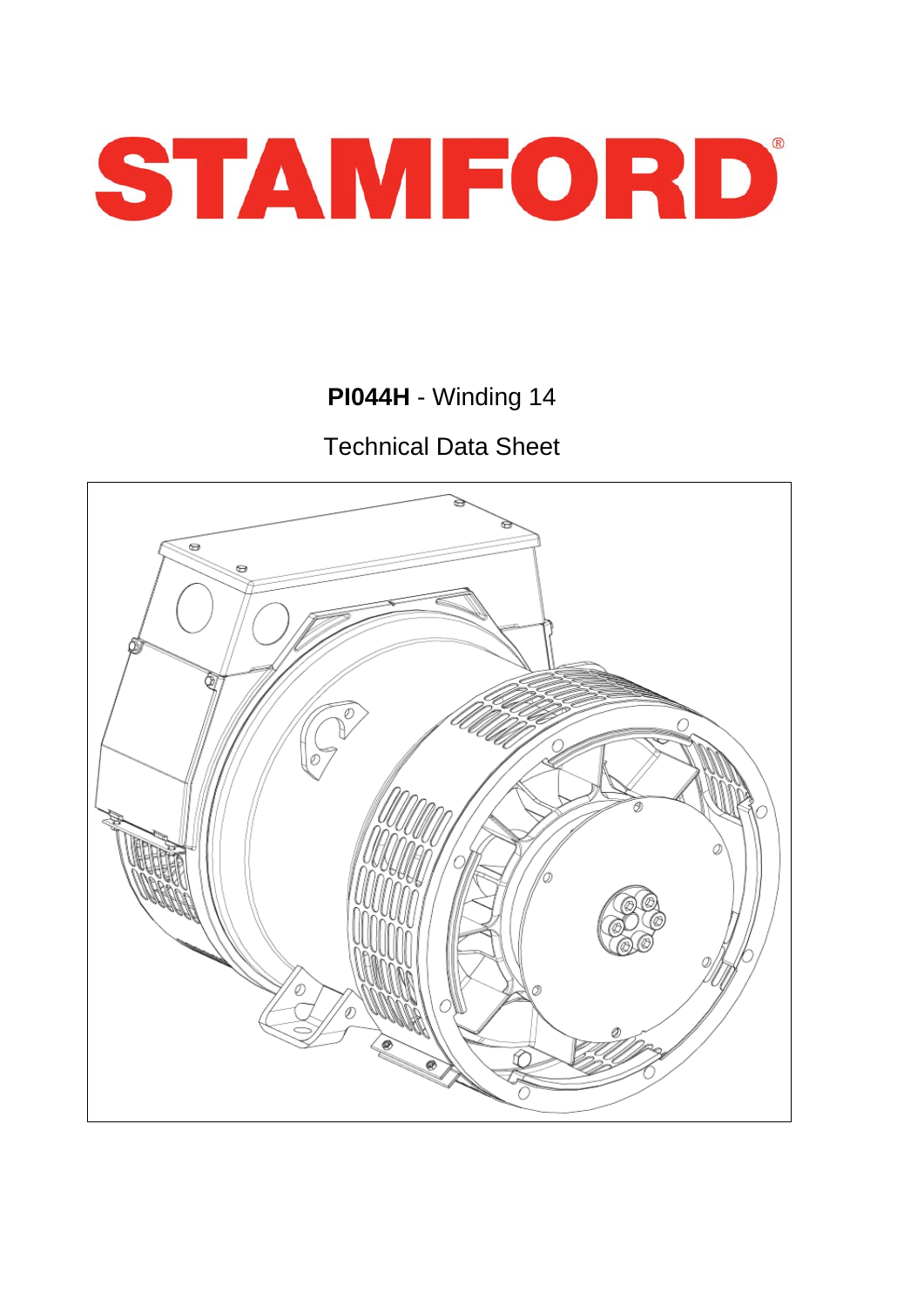# PI044H **SPECIFICATIONS & OPTIONS**



## **STANDARDS**

Stamford industrial generators meet the requirements of BS EN 60034 and the relevant section of other international standards such as BS5000, VDE 0530, NEMA MG1-32, IEC34, CSA C22.2-100, AS1359.

Other standards and certifications can be considered on request.

## **VOLTAGE REGULATOR**

#### **AS480 AVR fitted as STANDARD**

With this self-excited system the main stator provides power via the AVR to the exciter stator. The high efficiency semi-conductors of the AVR ensure positive build-up from initial low levels of residual voltage.

The exciter rotor output is fed to the main rotor through a three-phase full-wave bridge rectifier. The rectifier is protected by a surge suppressor against surges caused, for example, by short circuit or out-of-phase paralleling. The AS480 will support limited accessories, RFI suppession remote voltage trimmer and for the P1 range only a 'droop' Current Transformer (CT) to permit parallel operation with other ac generators.

The AVR is can be fitted to either side of the generator in its own housing in the non-drive end bracket.

## **Excitation Boost System (EBS) (OPTIONAL)**

The EBS is a single, self-contained unit, attached to the non-drive end of the generator.

The EBS unit consists of the Excitation Boost Controller (EBC) and an Excitation Boost Generator (EBG). Under fault conditions, or when the generator is subjected to a large impact load such as a motor starting, the generator voltage will drop. The EBC senses the drop in voltage and engages the output power of the EBG. This additional power feeds the generator's excitation system, supporting the load until breaker discrimination can remove the fault or enable the generator to pick up a motor and drive the voltage recovery.

### **WINDINGS & ELECTRICAL PERFORMANCE**

All generator stators are wound to 2/3 pitch. This eliminates triplen (3rd, 9th, 15th …) harmonics on the voltage waveform and is found to be the optimum design for trouble-free supply of non-linear loads. The 2/3 pitch design avoids excessive neutral currents sometimes seen with higher winding pitches, when in parallel with the mains. A fully connected damper winding reduces oscillations during paralleling. This winding, with the 2/3 pitch and carefully selected pole and tooth designs, ensures very low waveform distortion.

#### **TERMINALS & TERMINAL BOX**

Standard generators are 3-phase reconnectable with 12 ends brought out to the terminals, which are mounted at the non-drive end of the generator. Dedicated single phase generators are also available. A sheet steel terminal box contains provides ample space for the customers' wiring and gland arrangements. Alternative terminal boxes are available for customers who want to fit additional components in the terminal box.

## **SHAFT & KEYS**

All generator rotors are dynamically balanced to better than BS6861:Part 1 Grade 2.5 for minimum vibration in operation. Two bearing generators are balanced with a half key.

#### **INSULATION / IMPREGNATION**

The insulation system is class 'H'.

All wound components are impregnated with materials and processes designed specifically to provide the high build required for static windings and the high mechanical strength required for rotating components.

## **QUALITY ASSURANCE**

Generators are manufactured using production procedures having a quality assurance level to BS EN ISO 9001.

The stated voltage regulation may not be maintained in the presence of certain radio transmitted signals. Any change in performance will fall within the limits of Criteria 'B' of EN 61000-6-2:2001. At no time will the steady-state voltage regulation exceed 2%.

## **DE RATES**

All values tabulated on page 7 are subject to the following reductions

5% when air inlet filters are fitted.

3% for every 500 metres by which the operating altitude exceeds 1000 metres above mean sea level.

3% for every 5°C by which the operational ambient temperature exceeds 40°C.

 Note: Requirement for operating in an ambient exceeding 60°C must be referred to the factory.

5% For reverse rotation

(Standard rotation CW when viewed from DE)

*NB Continuous development of our products entitles us to change specification details without notice, therefore they must not be regarded as binding.* 

*Front cover drawing typical of product range.*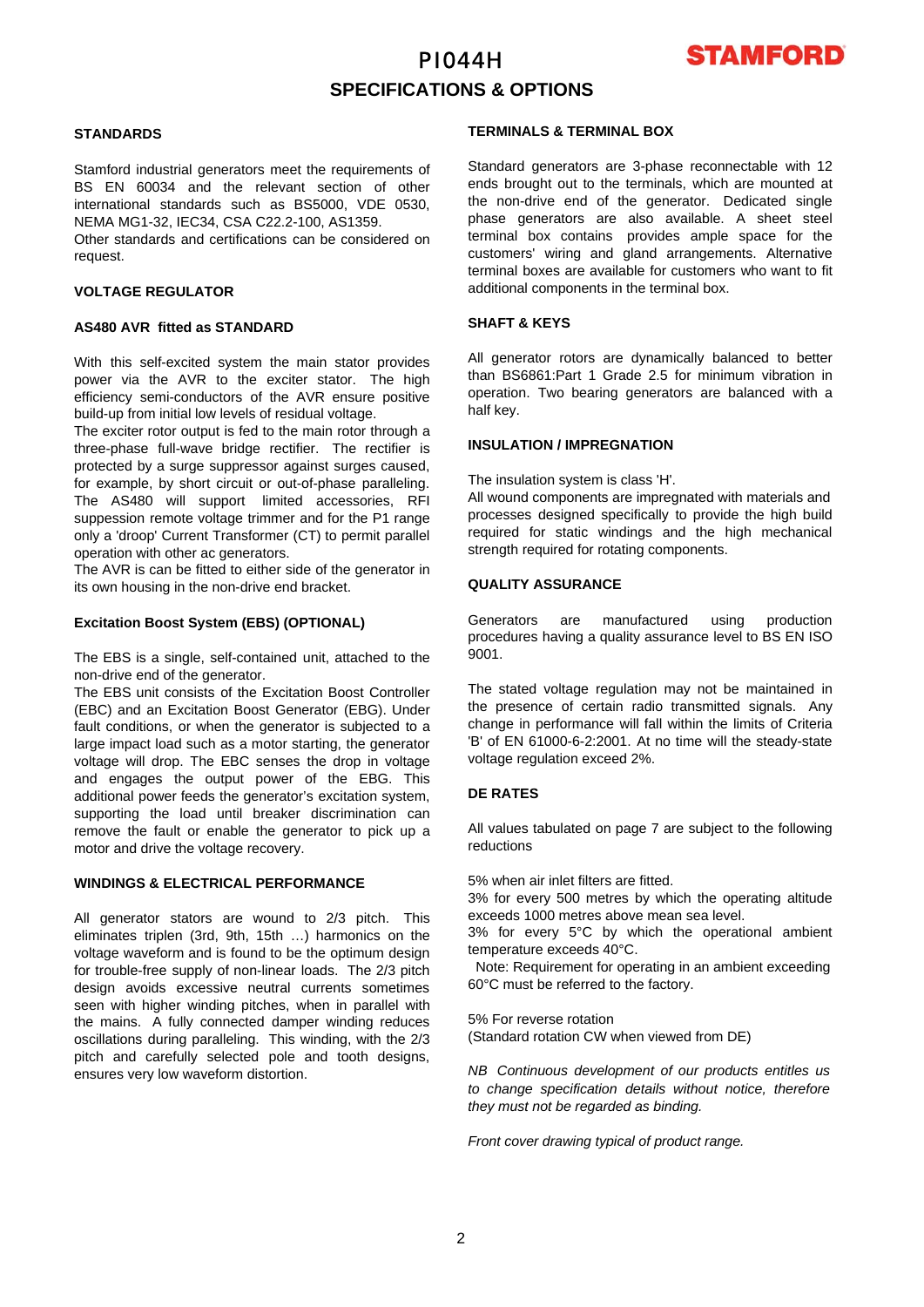

## **WINDING 14**

| <b>CONTROL SYSTEM</b>                                              | STANDARD AS480 AVR (SELF EXCITED)                                                                        |                |                                                     |               |                   |               |  |  |
|--------------------------------------------------------------------|----------------------------------------------------------------------------------------------------------|----------------|-----------------------------------------------------|---------------|-------------------|---------------|--|--|
| <b>VOLTAGE REGULATION</b>                                          | ± 1.0%                                                                                                   |                |                                                     |               |                   |               |  |  |
| SUSTAINED SHORT CIRCUIT                                            | SELF EXCITED MACHINES DO NOT SUSTAIN A SHORT CIRCUIT CURRENT                                             |                |                                                     |               |                   |               |  |  |
| <b>CONTROL SYSTEM</b>                                              | AS480 AVR WITH OPTIONAL EXCITATION BOOST SYSTEM (EBS)<br>REFER TO SHORT CIRCUIT DECREMENT CURVE (page 6) |                |                                                     |               |                   |               |  |  |
| SUSTAINED SHORT CIRCUIT                                            |                                                                                                          |                |                                                     |               |                   |               |  |  |
| <b>INSULATION SYSTEM</b>                                           |                                                                                                          | <b>CLASS H</b> |                                                     |               |                   |               |  |  |
| <b>PROTECTION</b>                                                  | IP <sub>23</sub>                                                                                         |                |                                                     |               |                   |               |  |  |
| RATED POWER FACTOR                                                 | 0.8                                                                                                      |                |                                                     |               |                   |               |  |  |
| STATOR WINDING                                                     | DOUBLE LAYER CONCENTRIC                                                                                  |                |                                                     |               |                   |               |  |  |
| <b>WINDING PITCH</b>                                               | <b>TWO THIRDS</b>                                                                                        |                |                                                     |               |                   |               |  |  |
| <b>WINDING LEADS</b>                                               | 12                                                                                                       |                |                                                     |               |                   |               |  |  |
| STATOR WDG. RESISTANCE                                             | 0.389 Ohms PER PHASE AT 22°C SERIES STAR CONNECTED                                                       |                |                                                     |               |                   |               |  |  |
| <b>ROTOR WDG, RESISTANCE</b>                                       |                                                                                                          |                | 0.545 Ohms at 22°C                                  |               |                   |               |  |  |
| <b>EXCITER STATOR RESISTANCE</b>                                   |                                                                                                          |                | 18.5 Ohms at 22°C                                   |               |                   |               |  |  |
| <b>EXCITER ROTOR RESISTANCE</b>                                    |                                                                                                          |                | 0.228 Ohms PER PHASE AT 22°C                        |               |                   |               |  |  |
| <b>EBS STATOR RESISTANCE</b>                                       |                                                                                                          |                | 12.9 Ohms at 22°C                                   |               |                   |               |  |  |
| <b>R.F.I. SUPPRESSION</b>                                          | BS EN 61000-6-2 & BS EN 61000-6-4, VDE 0875G, VDE 0875N. refer to factory for others                     |                |                                                     |               |                   |               |  |  |
| <b>WAVEFORM DISTORTION</b>                                         | NO LOAD < 1.5% NON-DISTORTING LINEAR LOAD < 5.0%                                                         |                |                                                     |               |                   |               |  |  |
| <b>MAXIMUM OVERSPEED</b>                                           | 2250 Rev/Min                                                                                             |                |                                                     |               |                   |               |  |  |
| <b>BEARING DRIVE END</b>                                           | BALL. 6309-2RS (ISO)                                                                                     |                |                                                     |               |                   |               |  |  |
| BEARING NON-DRIVE END                                              |                                                                                                          |                | BALL. 6306-2RS (ISO)                                |               |                   |               |  |  |
|                                                                    | 1 BEARING                                                                                                |                |                                                     |               | 2 BEARING         |               |  |  |
|                                                                    | WITH EBS                                                                                                 |                | WITHOUT EBS                                         | WITH EBS      |                   | WITHOUT EBS   |  |  |
| <b>WEIGHT COMP. GENERATOR</b>                                      | 107 kg                                                                                                   |                | 105.3 kg                                            | 110 kg        |                   | 108.3 kg      |  |  |
| <b>WEIGHT WOUND STATOR</b>                                         | 38 kg                                                                                                    |                | 38 kg                                               | 38 kg         |                   | 38 kg         |  |  |
| <b>WEIGHT WOUND ROTOR</b>                                          | 37.51 kg                                                                                                 |                | 35.81 kg                                            | 38.51 kg      |                   | 36.81 kg      |  |  |
| <b>WR<sup>2</sup> INERTIA</b>                                      | 0.1374 $kgm2$                                                                                            |                | 0.1357 $kgm2$                                       | 0.1375 $kgm2$ |                   | 0.1358 $kgm2$ |  |  |
| SHIPPING WEIGHTS in a crate                                        | 124 kg                                                                                                   |                | 122.3 kg                                            | 133 kg        |                   | 131.3 kg      |  |  |
| PACKING CRATE SIZE                                                 | 71 x 51 x 67 (cm)                                                                                        |                |                                                     |               | 71 x 51 x 67 (cm) |               |  |  |
| <b>TELEPHONE INTERFERENCE</b>                                      | <b>THF&lt;2%</b>                                                                                         |                |                                                     |               | <b>TIF&lt;50</b>  |               |  |  |
| <b>COOLING AIR</b>                                                 |                                                                                                          |                | 0.135 m <sup>3</sup> /sec 286 cfm                   |               |                   |               |  |  |
| <b>VOLTAGE SERIES STAR</b><br><b>KVA BASE RATING FOR REACTANCE</b> | 380 / 220                                                                                                |                | 400 / 230                                           |               |                   | 416 / 240     |  |  |
| VALUES                                                             | 21.0                                                                                                     |                | 21.0                                                |               |                   | 21.0          |  |  |
| Xd DIR. AXIS SYNCHRONOUS                                           | 2.04                                                                                                     |                | 1.84                                                |               |                   | 1.70          |  |  |
| X'd DIR. AXIS TRANSIENT                                            | 0.20                                                                                                     |                | 0.18                                                |               | 0.17              |               |  |  |
| X"d DIR. AXIS SUBTRANSIENT                                         | 0.14                                                                                                     |                | 0.13                                                |               | 0.12              |               |  |  |
| Xq QUAD. AXIS REACTANCE                                            | 0.97                                                                                                     |                | 0.88                                                |               | 0.81              |               |  |  |
| X"q QUAD. AXIS SUBTRANSIENT                                        | 0.22                                                                                                     |                | 0.19                                                |               | 0.18              |               |  |  |
| XL LEAKAGE REACTANCE                                               | 0.08                                                                                                     |                | 0.08                                                |               | 0.07              |               |  |  |
| X <sub>2</sub> NEGATIVE SEQUENCE                                   | 0.18                                                                                                     |                | 0.16                                                |               | 0.15              |               |  |  |
| X <sub>0</sub> ZERO SEQUENCE                                       | 0.08<br>0.08<br>0.07                                                                                     |                |                                                     |               |                   |               |  |  |
| REACTANCES ARE SATURATED                                           |                                                                                                          |                | VALUES ARE PER UNIT AT RATING AND VOLTAGE INDICATED |               |                   |               |  |  |
| T'd TRANSIENT TIME CONST.                                          |                                                                                                          |                | 0.013 s                                             |               |                   |               |  |  |
| T"d SUB-TRANSTIME CONST.                                           |                                                                                                          |                | 0.003 s                                             |               |                   |               |  |  |
| T'do O.C. FIELD TIME CONST.                                        | 0.31 s                                                                                                   |                |                                                     |               |                   |               |  |  |
| Ta ARMATURE TIME CONST.                                            | 0.007 s                                                                                                  |                |                                                     |               |                   |               |  |  |
| <b>SHORT CIRCUIT RATIO</b>                                         | 1/Xd                                                                                                     |                |                                                     |               |                   |               |  |  |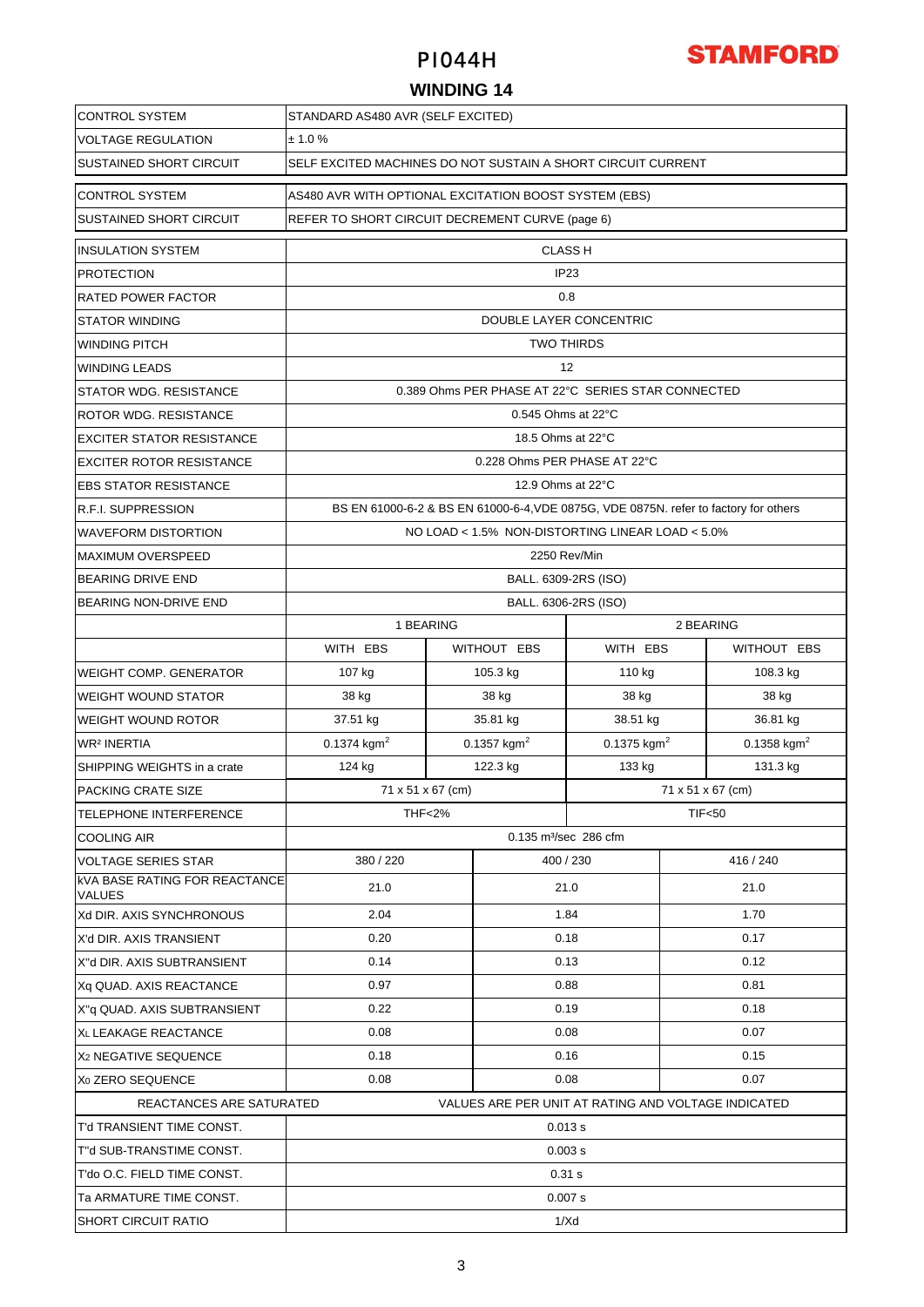

**Winding 14**



## **THREE PHASE EFFICIENCY CURVES**



 $0.20$ 

 $0.30$ 

 $0.40$ 

 $0.50$ 

 $0.60$ 

 $0.70$ 

 $0.80$ 

 $0.90$ 

 $1.00$ 

 $1.10$ 

**21 KVA**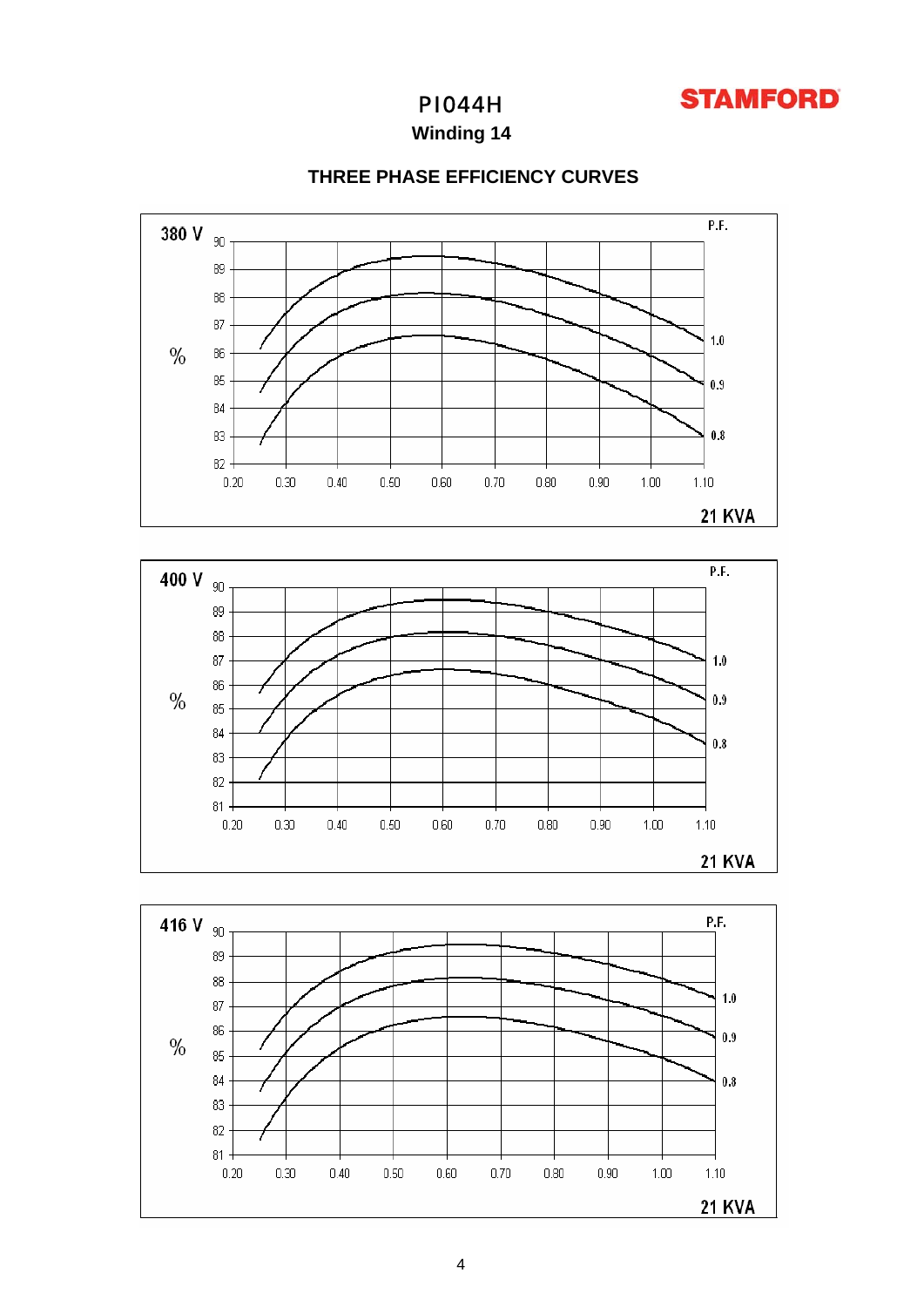

# **Winding 14 Locked Rotor Motor Starting Curves**

## **AS480 AVR Without EBS**





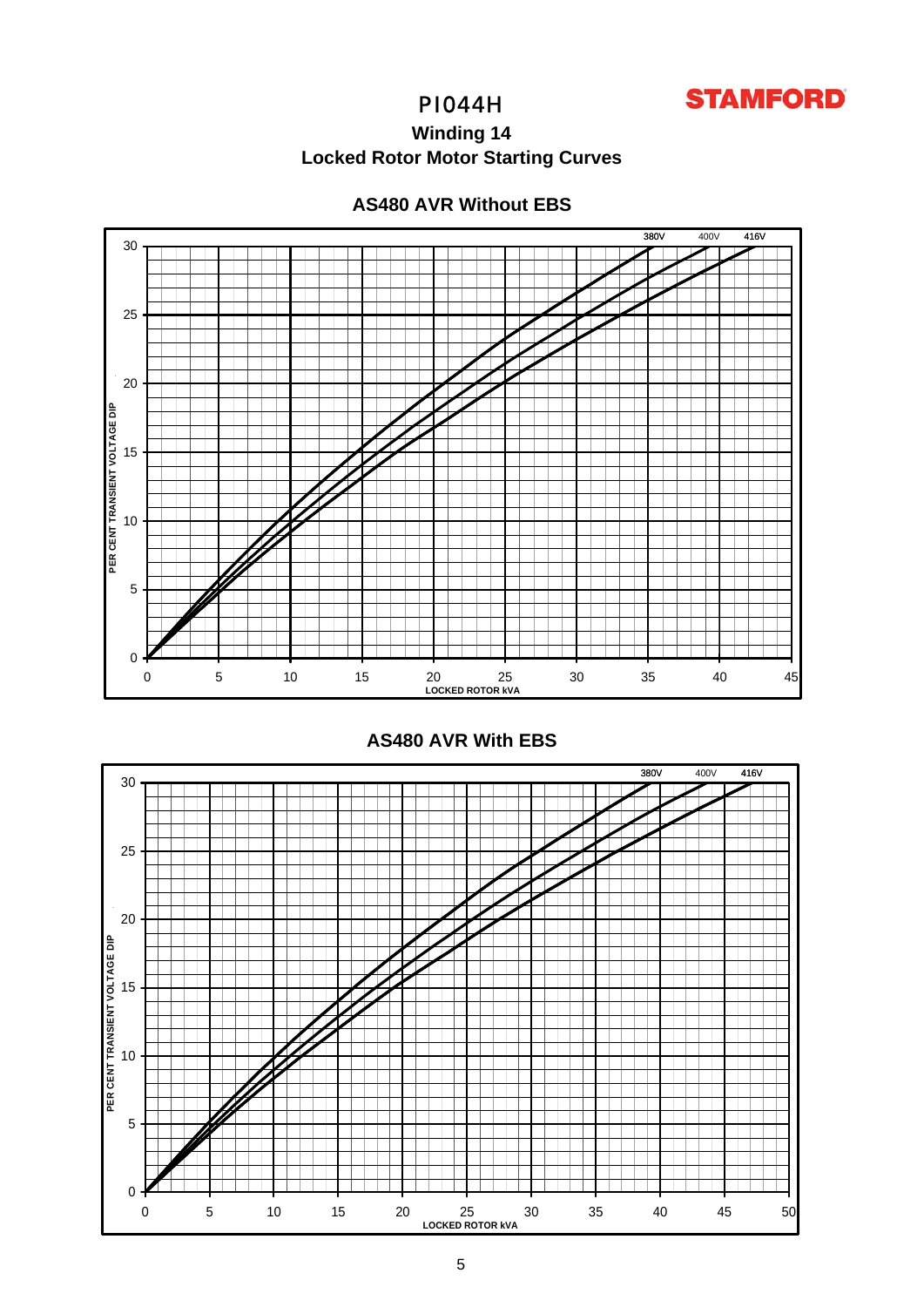

**Winding 14**

## **WITH EBS FITTED**

## **Based on star (wye) connection. Three-phase Short Circuit Decrement Curve. No-load Excitation at Rated Speed**



Sustained Short Circuit = 122 Amps

### **Note 1**

The following multiplication factors should be used to adjust the values from curve between time 0.001 seconds and the minimum current point in respect of nominal operating voltage :

| Voltage | Factor     |
|---------|------------|
| 380V    | $X$ 1.00   |
| 400V    | $X$ 1.05   |
| 416V    | $X$ 1 $09$ |

The sustained current value is constant irrespective of voltage level

#### **Note 2**

The following multiplication factor should be used to convert the values calculated in accordance with NOTE 1 to those applicable to the various types of short circuit :

| onayo . |        |                         | 3-phase  | 2-phase L-L | 1-phase L-N |
|---------|--------|-------------------------|----------|-------------|-------------|
| Voltage | Factor | <b>I</b> Instantaneous  | x 1.00   | x 0.87      | $x$ 1.30    |
| 380V    | X 1.00 | <b>Minimum</b>          | $x$ 1.00 | x 1.80      | x3.20       |
| 400V    | X 1.05 | Sustained               | x 1.00   | x 1.50      | x 2.50      |
| 416V    | X 1.09 | Max. sustained duration | 10 sec.  | 5 sec.      | 2 sec.      |

All other times are unchanged